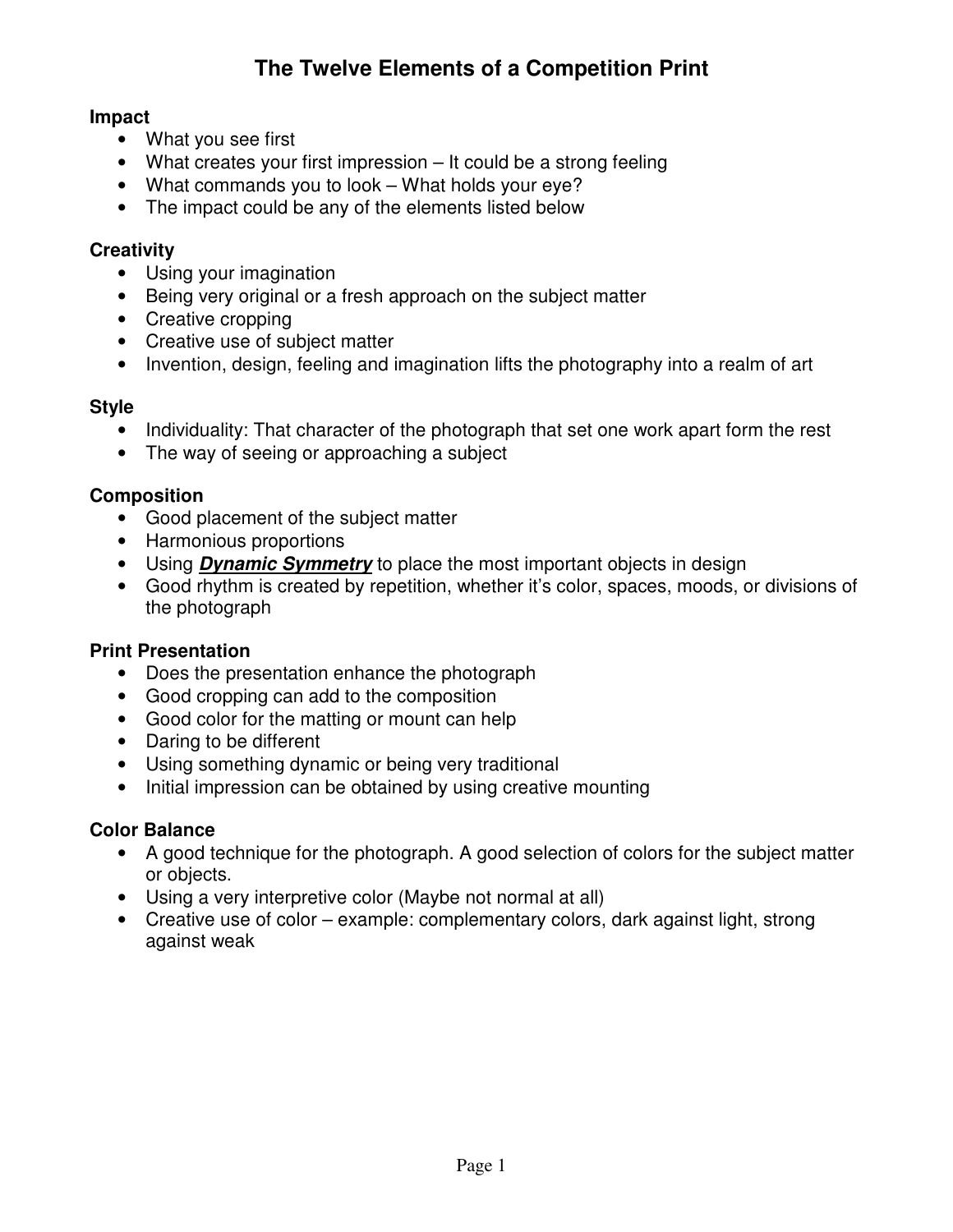# **The Twelve Elements of a Competition Print**

### **Center of Interest**

- Dominance of objects or subject matter
- A group of subjects or arrangement of objects so one center of interest prevails
- Subject matter holds the eye with no distractions
- Strength and definition give the center of interest. Secondary points that are very important to the photograph, but you must always be able to come back to the center of interest.

### **Lighting**

- Good Dynamic lighting appropriate to the subject matter
- Strong mood can be created by lighting
- Lighting is the art of reproducing the characteristics of the subjects or objects

## **Subject Matter**

- An outstanding interpretation for the subject matter
- Good camera angle for the subject matter is helpful
- Selection of a photogenic model of object is important
- Contrast here can be very creative in selection; example: old and young, warm and cool. Hard and soft. All of these will complement your work

### **Technical Excellence**

- Good strong contrast. Proper exposure and Print density.
- Using middle tones
- Good color balance
- Backgrounds in key with subject matter
- Proper surface presentation. High Gloss? Other appropriate finish.
- Pay attention to the whole presentation. Edges of mount board darkened when appropriate. No retouching or artwork should be visible.

## **Technique**

- Different technique for the subject matter
- Technique is the foundation of photography, but a knowledge of the art principles are very necessary
- Using creative and abstract can help
- Design brings abstract ideas into concrete form

## **Story Telling**

- A good strong statement
- A complete story within the photograph
- First glance has a complete meaning
- Strong mood with the photograph, builds an emotional response challenging your imagination.